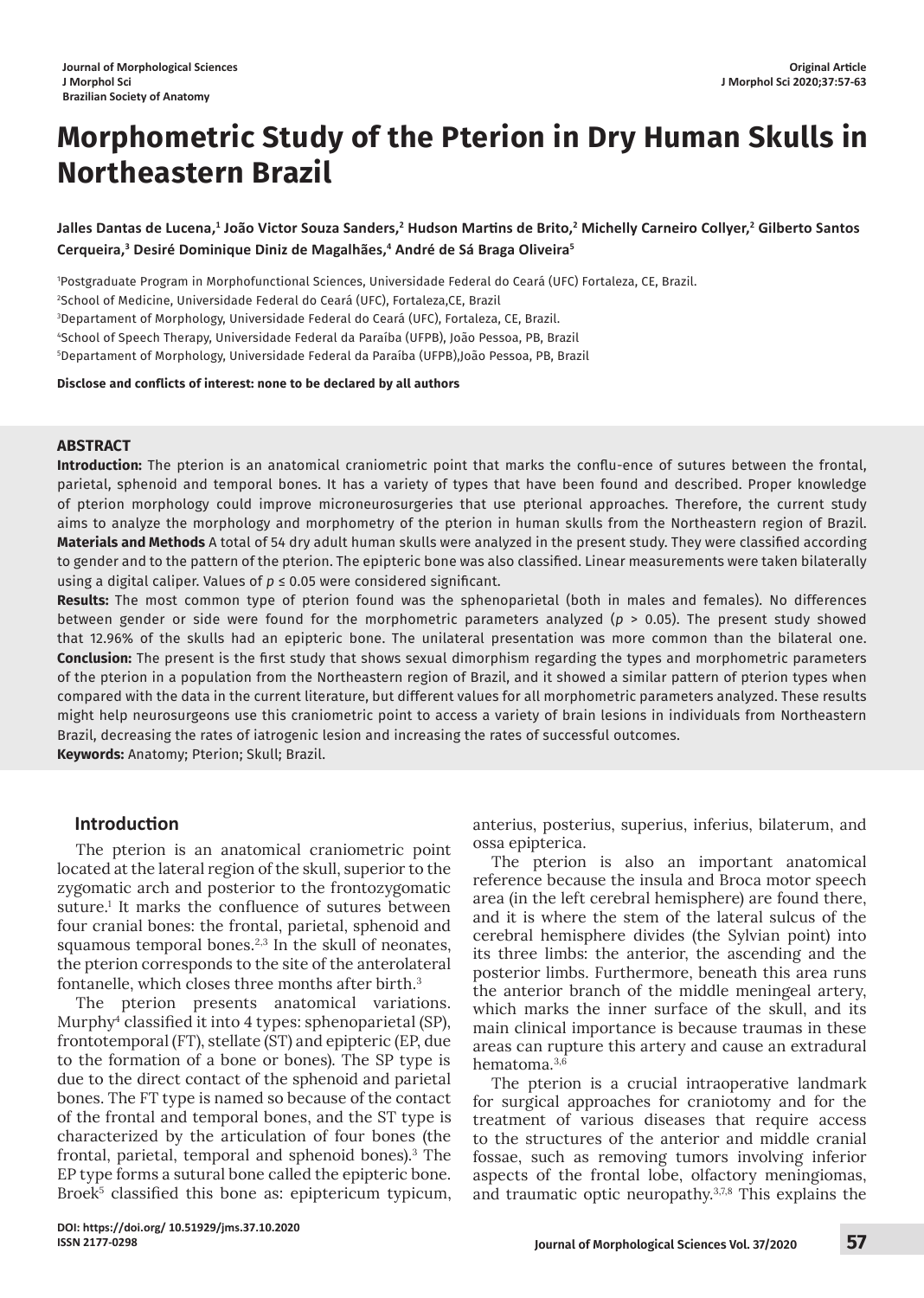need to know the variations of the pterion, because, since it can fracture easily, this may cause surgical complications.6,7

Due to the variety that has been found and described,<sup>2</sup> the pterion has been generating interest in many areas, such as anthropology, anatomy, pathology and forensic science.8 Proper knowledge of the measurements and classifications of the pterion could improve the success rate of minimally-invasive microneurosurgeries that are performed using pterional approaches. The present study was motivated by the scarcity of studies in the Brazilian literature about the characteristics of the pterion. Therefore, the objective of the current study was to analyze the morphology and morphometry of the pterion in human skulls from the Northeastern region of Brazil.

# **Material and Methods**

A total of 54 dried human adult skulls of unknown ethnicity and without any gross pathologies or abnormalities were analyzed. The skulls were obtained from the Human Anatomy Laboratories of Universidade Federal do Ceará (UFC) and Universidade Federal da Paraíba (UFPB), in the Northeastern region of Brazil. Only skulls with the pterion and other anatomical structures left intact on at least one side were used in the present study.

First, the skulls were classified according to gender, based on the morphological features described by Vanrell.9 The sutural patterns of the pterion (SP, FT, ST and EP) were determined on both sides $4$  (Fig. 1). The epipteric bone was described according to the Broek<sup>5</sup> classification (Fig. 2).

Then, linear measurements were taken bilaterally from the center of the pterion to the frontozygomatic suture (P-FZS), the midpoint of the zygomatic arch (P-MZA), and the center of the external acoustic meatus (P-EAM) (Fig. 3).

The measurements were taken using a digital caliper with an accuracy of 0.01 mm. The Student t-test was applied to evaluate the differences between gender and type of pterion on each side using the GraphPad Prism (GraphPad Software, San Diego, CA, US) software, version 6.00 for Windows. Values of *p* <0.05 were considered significant.

#### **Results**

A total of 54 dry adult human skulls (29 male and 25 female skulls) were used in the study. Since 10 skulls were analyzed only on only one side due to damaged structures, in total, the analysis involved 98 sides.

As for the pterion classification, 4 types were observed: 85.71% were of the SP type (males: 50%; females: 35.71%); 3.06% were of the FT type (only found in females); 3.06% were of the ST type (males: 1.02%; females: 2.04%); 8.16% were of the EP type (4.08% for each gender). The SP type was the most observed on both sides, with 85.71% (35 cases) (Table 1).

The mean value of the P-FZSwas of 35.06 ± 6.33mm (range: 22.36–48.10 mm) on the right side, and of 34.89 ± 4.63 mm (range: 25.20–42.60 mm) on left side in males. In females it was of  $34.58 \pm 6.20$  mm (range: 16.60–45.70 mm) on the right side, and of  $32.89 \pm 6.93$ mm (range: 13.70–47.60 mm) on the left side (Table 2).

In males, the mean value of the P-MZA was of 42.43 ± 3.98mm (range: 36.40–48.70 mm) on the right side, and of 42.22 ± 5.01 mm (range: 31.20–50.10 mm) on the left side, and, in females, it was of  $41.42 \pm 4.69$ mm (range: 34.20–53.20 mm) on the right side, and of  $41.42 \pm 5.17$ mm (range: 32.90–54.40 mm) on the left side (Table 2).

As for the mean value of the P-EAM, in males, it was of 58.09 ± 3.17 mm (range: 52.0–67.80 mm) on the right side, and of  $58.70 \pm 3.59$  mm (range:  $50.90 - 68.0$  mm) on the left side, and, in females, it was of  $56.06 \pm 4.17$  mm (range:  $47.20 - 65.40$  mm) on the right, and of  $57.04 \pm 10^{-10}$ 3.78 mm (range: 50.10–64.80 mm) on the left side (Table 2). No statistical differences between the right and left sides and regarding gender were observed in any of the parameters analyzed  $(p > 0.05)$ .

In the present study, 7 (12.96%) skulls had an epipteric bone. The unilateral presentation (11.11%) was more common than the bilateral one (1.85%).

## **Discussion**

Human skulls may have morphological and morphometrical variations depending on gender, ethnicity, and environmental and genetic factors.1,10,11 The pterion is the most commonly used surface landmark by neurosurgeons; thus,

modifications in this region may cause surgical problems with a wrong access.<sup>12</sup>



**Figure 1.** Classification of pterion types by Murphy." Abbreviations: P – parietal bone; F – frontal bone; S – sphenoid bone; T – temporal bone.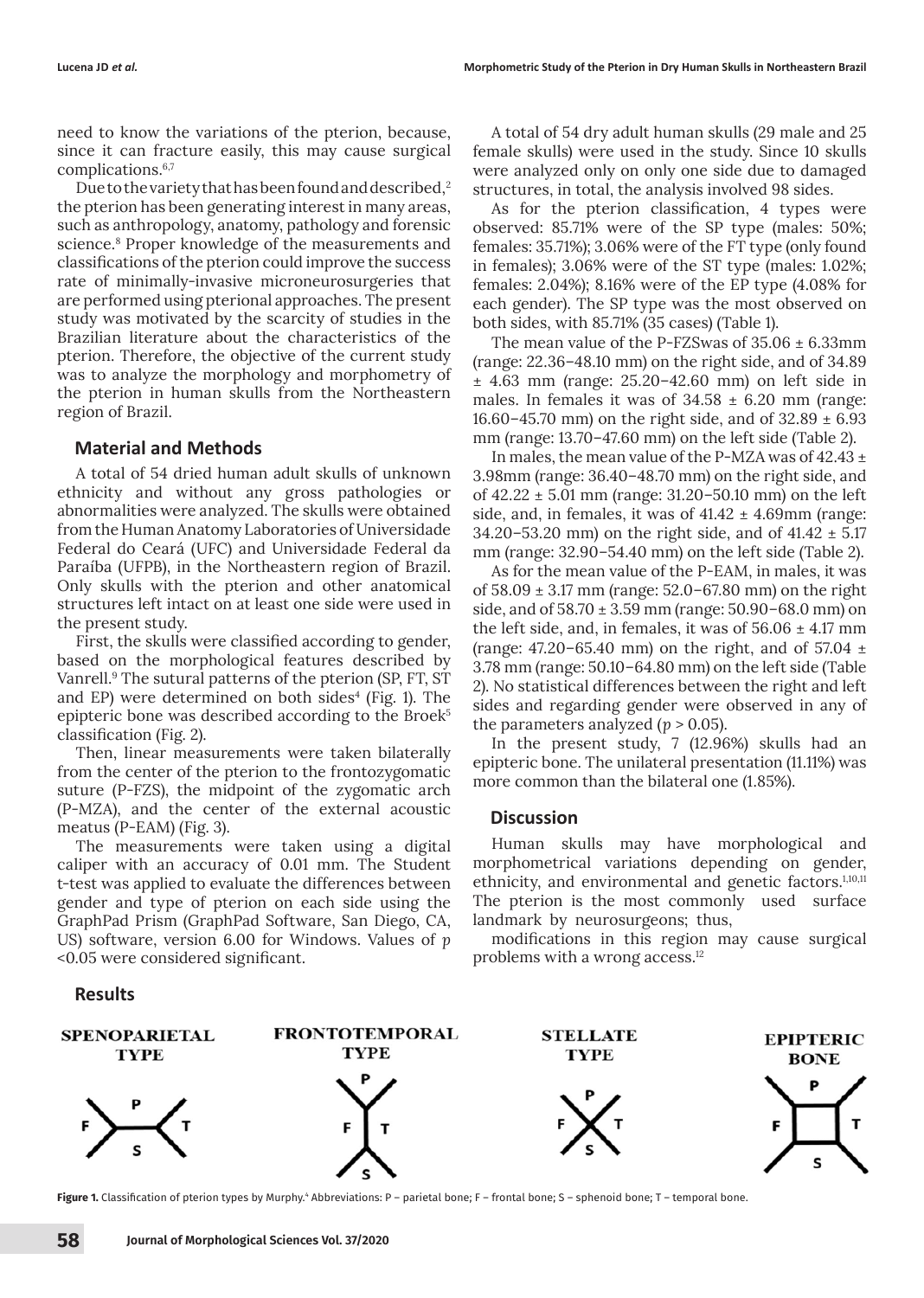

Figure 2. Classification of epipteric bones by BroekAbbreviations: P – parietal bone; F – frontal bone; S – sphenoid bone; T – temporal bone.



**Figure 3.** Left-side view of the skull showing the distance from the center of the pterion to the following bony landmarks: the Frontozygomatic Suture (P-FZS), the Midpoint of Zygomatic Arch (P-MZA), and the center of the External Acoustic Meatus (P-EAM).

| <b>Table 1.</b> Distribution of Pterion types according to gender $(n - 98)$ |  |  |  |  |  |  |  |
|------------------------------------------------------------------------------|--|--|--|--|--|--|--|
|------------------------------------------------------------------------------|--|--|--|--|--|--|--|

| <b>Types of Pterion</b> | General<br>(%) | <b>Mas kulls</b><br>(%) | <b>Female skulls</b><br>(%) |
|-------------------------|----------------|-------------------------|-----------------------------|
| Sphenoparietal          | 85.71          | 50                      | 35.71                       |
| Frontotemporal          | 3.06           |                         | 3.06                        |
| Stellate                | 3.06           | 1.02                    | 2.04                        |
| Epipteric               | 8.16           | 4.08                    | 4.08                        |

The SP type was the most common in the present study; the same finding was observed in studies performed in India,<sup>2,3,10,12-25</sup> Turkey,<sup>6,7,26</sup> Nigeria,<sup>1,8,22,27</sup> Kenya,<sup>28</sup> Mexico,<sup>29</sup> Thailand<sup>30</sup> and Brazil<sup>31</sup> (Table 3). This can be explained by the evolutionary theory of primates: the anterosuperior segment of the squamous part of the temporal bone of primates stood out from their parent and was incorporated into the posterolateral angle of the greater wing of the human sphenoid bone, thus changing the FT pterion pattern of primates to the SP type of humans.<sup>8,25</sup>

The incidence of the FT type has a wide variation among countries and also among different regions of the same country, as was shown in Indian studies, in which the incidence ranges from  $1\frac{1}{2}$  to 17.35%.<sup>32</sup> In the present study, this percentage was similar to one of the smallest values found in India (3.1%), and the FT type was only observed in the female skulls (Table 3).

The ST type was present in 3.06% of our sample, which is very similar to the prevalence found in the study by Zalawadia *et al*. <sup>25</sup> 1.2%. Moreover, the prevalence of the ST type is particularly high in Turkey<sup>6</sup> compared with other populations.

The incidence of the EP type also varies greatly, from 1.43%<sup>31</sup> to 23.3%.<sup>18</sup> This type can also be calledWormian bone, which is an accessory skull bone surrounded by a suture. It can be found in individuals with osteogenesis imperfecta, which is characterized by the presence of several Wormian bones. Many studies<sup>18,33</sup> associate the pterion with Wormian bones, but the type of pterion is observed during the second and third months of intrauterine life, and Wormian bones appear quite late after the full development of the neighboring bones.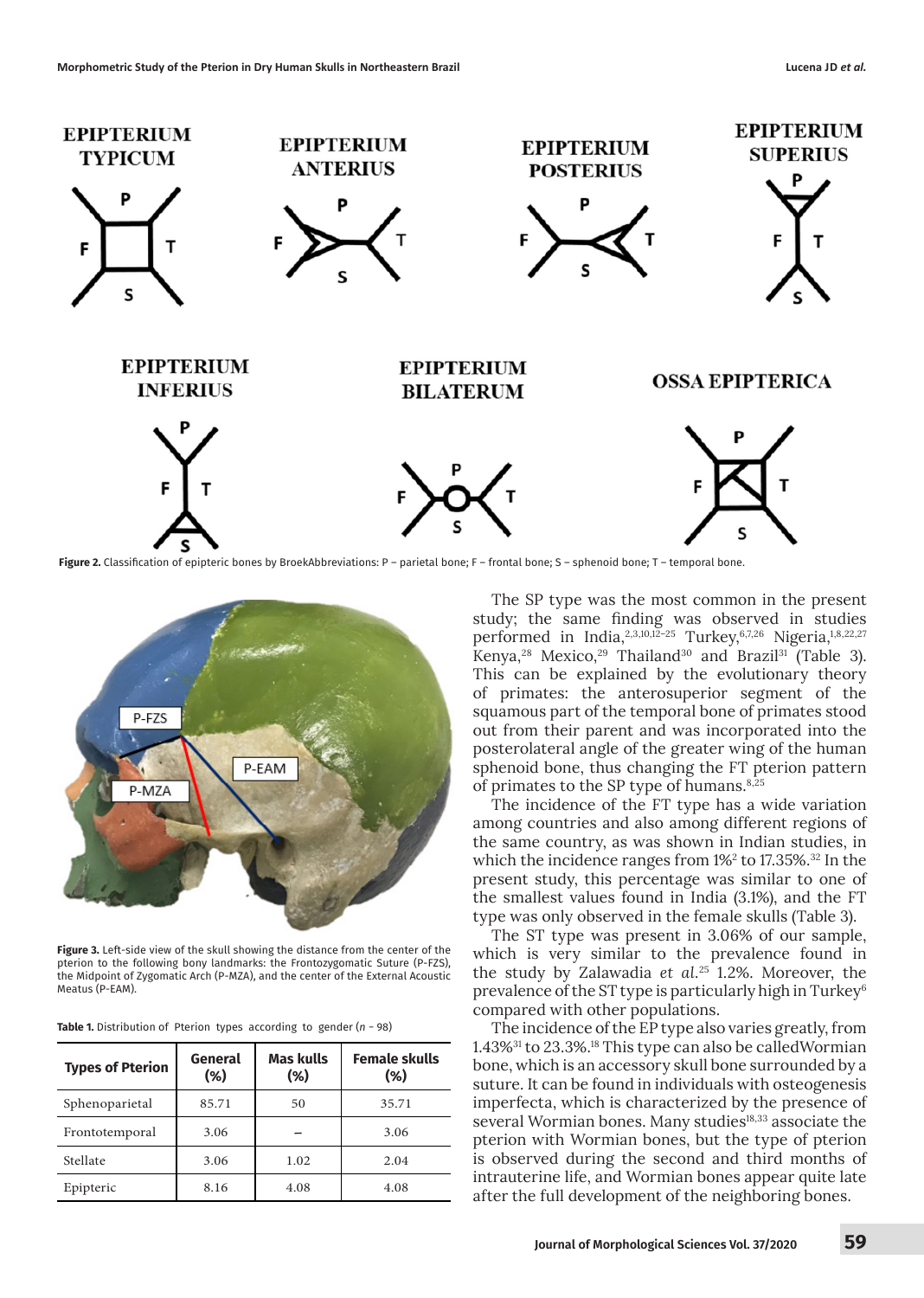|                   | <b>MALE</b>       |              |                 |              | <b>FEMALE</b>     |              |                 |              |
|-------------------|-------------------|--------------|-----------------|--------------|-------------------|--------------|-----------------|--------------|
|                   | <b>Right side</b> |              | Left side       |              | <b>Right side</b> |              | Left side       |              |
| <b>Parameters</b> | Min.- Max.        | Mean (SD)    | Min.- Max.      | Mean (SD)    | Min.- Max.        | Mean (SD)    | Min.- Max.      | Mean (SD)    |
| P-FZS             | $22.36 - 48.10$   | 35.06 (6.33) | $25.20 - 42.60$ | 34.89 (4.63) | $16.66 - 45.70$   | 34.58 (6.20) | $13.70 - 47.60$ | 32.89 (6.93) |
| P-MZA             | $36.40 - 48.70$   | 42.43 (3.98) | $31.20 - 50.10$ | 42.22 (5.01) | $34.20 - 52.20$   | 41.42(4.69)  | $32.90 - 54.40$ | 41.42(5.17)  |
| P-EAM             | $52.0 - 67.80$    | 58.09 (3.17) | $50.90 - 68.0$  | 58.70 (3.59) | $47.20 - 65.40$   | 56.06 (4.17) | 50.10-64.80     | 57.04 (3.78) |

**Table 2.** Mean (mm) ± SD values of Pterion measurements according to gender (*n* = 98)

Abbreviations: Max., maximum\*; Min, minimum\*; n, number; P-EAM, distance from the pterion to the center of the external acoustic meatus; P-FZS, distance from the pterion to the frontozygomatic suture; P-MZA, distance from the pterion to the midpoint of the zygomatic arch; SD, standard deviation.

**Table 3.** Comparison of the distribution of pterion types in different populations (n=98)

|                                                                         | Gender        | n (sides) | Type of pterion (%) |                |                |             |
|-------------------------------------------------------------------------|---------------|-----------|---------------------|----------------|----------------|-------------|
| <b>Population</b>                                                       |               |           | <b>SP</b>           | FT             | EP             | ST          |
| Seema et al, <sup>2</sup> Mysore, India                                 | Male          | 54        | 92.6                | 1.8            | 1.8            | 3.7         |
|                                                                         | Female        | 46        | 95.7                | 0              | 4.3            | 0           |
| Adejuwon et al, <sup>1</sup> Southwestern region of Nigeria             | Not specified | 74        | 86.1                | 8.3            | 0              | 5.7         |
| Mwachaka et al, <sup>28</sup> Kenya                                     | Male          | 94        | 69.4                | 14.5           | 4.8            | 11.3        |
|                                                                         | Female        | 64        | 60.5                | 15.8           | 10.5           | 13.2        |
| Saheb et al, <sup>32</sup> India                                        | Not specified | 250       | 69.25               | 17.35          | 9.7            | 3.7         |
| Gindha et al, <sup>13</sup> North of India                              | Not specified | 130       | 72.31               | 4.61           | 23.08          | 0           |
| Sindel et al, <sup>6</sup> Turkey                                       | Not specified | 300       | 63                  | 2              | 16             | 19          |
| Rao et al, <sup>3</sup> Telangana, India                                | Not specified | 140       | 80                  | 3.57           | 9.28           | 7.14        |
| Aksu et al, <sup>7</sup> West Anatolian region of Turkey                | Not specified | 256       | 85.2                | 1.1            | 8.2            | 5.5         |
| Avalos et al, <sup>29</sup> Mexico                                      | Not specified | 170       | 90                  | 2.4            | 3.5            | 4.1         |
| Eboh, Obaroefe, <sup>27</sup> Southern region of Nigeria                | Not specified | 100       | 83                  | 5              | 6              | 6           |
| Natekar et al, <sup>14</sup> India                                      | Not specified | 300       | 85.33               | 8              | 51.4           | 10.6        |
| Oguz et al, <sup>26</sup> Turkey                                        | Not specified | 52        | 88                  | 10             | $\overline{2}$ | $\mathbf 0$ |
| Ruiz et al, <sup>31</sup> Southeastern region of Brazil                 | Male          | 70        | 92.86               | 4.28           | 1.43           | 1.43        |
|                                                                         | Female        | 40        | 85                  | 5              | 7.5            | 2.5         |
| Satpute, Wahane, <sup>15</sup> Vidarbha, India                          | Not specified | 170       | 82.94               | 2.94           | 7.04           | 5.29        |
| Seema, <sup>16</sup> Northern India                                     | Not specified | 100       | 89                  | $\overline{7}$ | 12             | 4           |
| Ukoha et al, <sup>8</sup> Southeastern region of Nigeria                | Not specified | 112       | 75.5                | 19.6           | 3.6            | 1.8         |
| Walulkar et al, <sup>17</sup> Vidarbha region of Maharashtra, India     | Not specified | 700       | 82.2                | 9              | 5              | 3.7         |
| Agarwal et al, <sup>18</sup> Northern India                             | Not specified | 900       | 71.7                | 3.33           | 23.3           | 1.7         |
| Anjana et al, <sup>12</sup> Dakshina Kannada district of Southern India | Not specified | 64        | 82.80               | 3.1            | 9.4            | 4.7         |
| Dutt et al, <sup>19</sup> India                                         | Not specified | 156       | 82.7                | 3.2            | 11.54          | 2.56        |
| Kalthur et al, <sup>20</sup> Southern India                             | Male          | 74        | 79.75               | $\mathbf 0$    | 18.9           | 1.35        |
|                                                                         | Female        | 26        | 73                  | 15.4           | 11.6           | $\mathbf 0$ |
| Kumar et al, <sup>21</sup> Uttarakhand region of India                  | Not specified | 80        | 86.25               | 11.25          | 0              | 2.5         |
| Saxena et al, <sup>22</sup> Nigeria                                     | Not specified | 80        | 87.79               | 10.11          | 3.79           | 5.06        |
| Saxena et al, <sup>22</sup> India                                       | Not specified | 144       | 95.3                | 3.46           | 11.79          | 1.38        |
| Nayak et al, <sup>23</sup> India                                        | Not specified | 100       | 85                  | $\mathbf 0$    | 10             | 5           |
| Vasudha et al, <sup>24</sup> India                                      | Not specified | 300       | 69.33               | 5.67           | 14             | 11          |
| Wadekar et al, <sup>10</sup> India                                      | Not specified | 110       | 74.54               | 7.27           | 14.54          | 3.63        |
| Zalawadia et al, <sup>25</sup> Western region of India                  | Not specified | 82        | 91.7                | 2.4            | 4.8            | $1.2\,$     |
| Apinhasmit et al, <sup>30</sup> Thailand                                | Male          | 350       | 83.4                | 0.6            | 16             | $\mathbf 0$ |
|                                                                         | Female        | 186       | 76.9                | 2.2            | 19.9           | 1.1         |
| Present study                                                           | Not specified | 98        | 85.71               | 3.06           | 8.16           | 3.06        |

Abbreviations: EP, epipteric; FT, frontotemporal; n, number; SP, sphenoparietal; ST, stellate.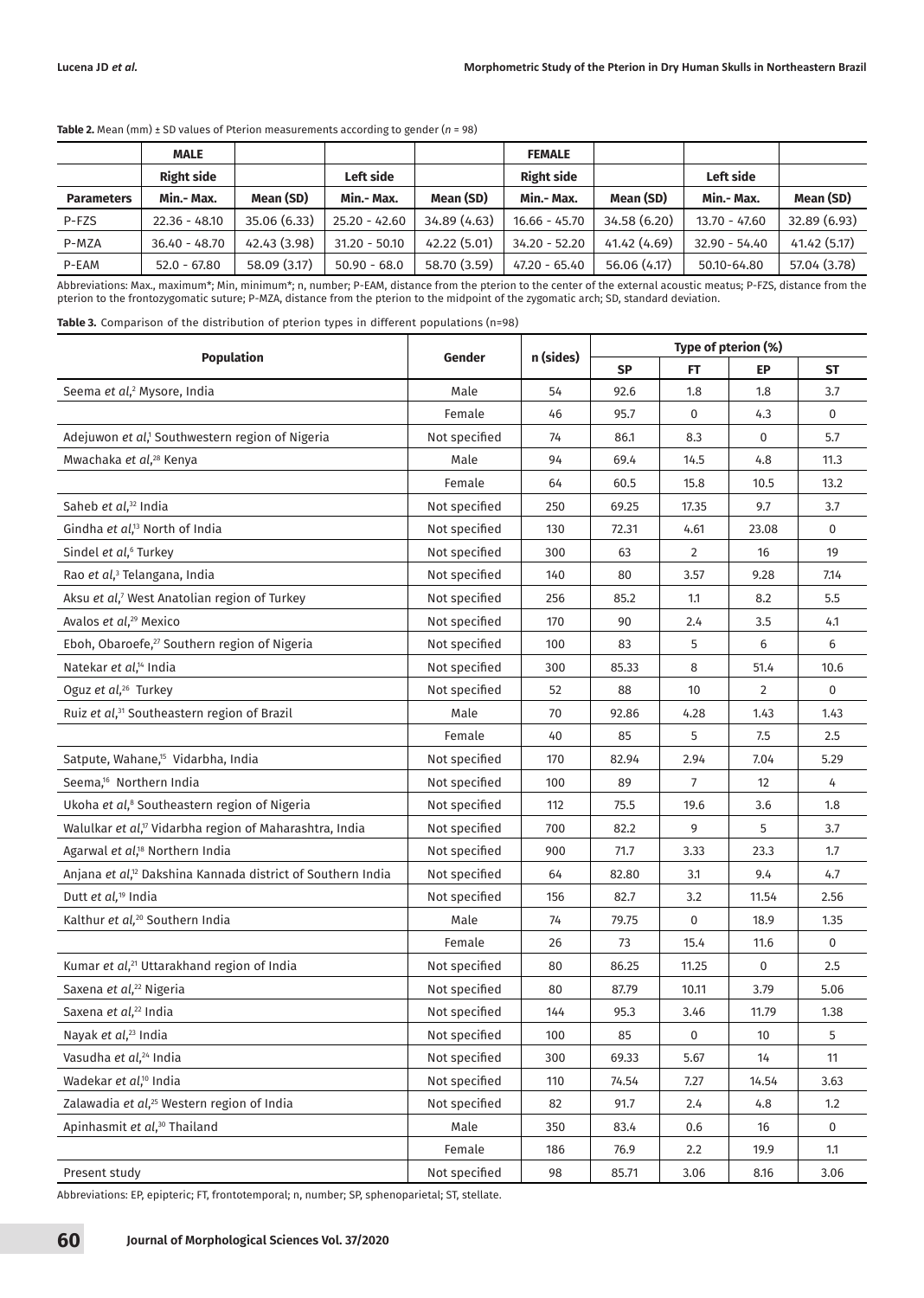Not only the pterion types are important to medical approaches, but also the morphometric parameters related to it. The pterion is an important anatomical landmark situated  $\sim$  4 cm superior the midpoint of the zygomatic arch, and 3.0 cm to 3.5 cm posterior the frontozygomatic suture.16,26,34 These distances are important for neurosurgical planning.

Many studies have standardized some distances between the pterion and some bony points to verify the population profile in order to perform surgeries and clinical decisions, and the P-FZS is one of them. We found higher values for this morpho-metric parameter when compared with studies conducted in India,<sup>2</sup> Nigeria<sup>1</sup> and Thailand<sup>30</sup> (Table 4). Similar values of the P-FZS were found in a Turkish study<sup>26</sup> in which no comparisons regarding gender were not made.

We also found higher values for the P-MZA when compared with studies conducted in India, $^{\rm 2}$  Nigeria, $^{\rm 1}$ 

Thailand<sup>30</sup> and Turkey,<sup>26</sup> specially on the left side and in females (Table 4).

The P-EAM presented the same trend of higher values in the present study when compared with the study performed by Rao<sup>3</sup> (Table 4) in India.

These differences between distances can be explained by genetics, nutrition, and by geographic and environmental factors, $27$  and they show the variations among different ethnic groups, which highlights the need for accurate data to perform surgeries in this area.

The pterional approach can also be used to reach a tumor, particularly if it is located laterally, such as meningiomas in the lesser wing of the sphenoid.<sup>25</sup> Thus, the distance between the internal aspect of the pterion and the lateral end of the sphenoid ridge is an important measurement.26,35 We did not take this measurement, and this parameter can be analyzed in future studies.

|                                                                        | Gender        | n (sides) | <b>Measurements (mm)</b>                                         |                                                    |                                                 |  |
|------------------------------------------------------------------------|---------------|-----------|------------------------------------------------------------------|----------------------------------------------------|-------------------------------------------------|--|
| <b>Population</b>                                                      |               |           | <b>P-FZS</b>                                                     | <b>P-MZA</b>                                       | <b>P-EAM</b>                                    |  |
| Seema et al, <sup>2</sup> Mysore, India                                | Male          | 54        | $R: 29.4 \pm 4.8;$<br>L: $29.2 \pm 6.4$                          | $R: 39.1 \pm 3.8$<br>L: $38.5 \pm 4.3$             | $R: -;$<br>$L: -$                               |  |
|                                                                        | Female        | 46        | $R: 28.5 \pm 4.6;$<br>L: $27.8 \pm 5.9$                          | $R: 37.9 \pm 5.0;$<br>L: $34.8 \pm 3.5$            | $R: -; L: -$                                    |  |
| Adejuwon et al, <sup>1</sup> Southwestern region of<br>Nigeria         | Male          | 42        | $31.87 \pm 0.642$                                                | $39.74 \pm 0.505$                                  |                                                 |  |
|                                                                        | Female        | 32        | $30.35 \pm 0.8358$                                               | $37.95 \pm 0.657$                                  | $\overline{\phantom{a}}$                        |  |
|                                                                        | Both genders  | 74        | R:<br>$31.52 \pm 0.677$ ;<br>$\mathsf{L}$ :<br>$30.82 \pm 0.809$ | R:<br>$39.1 \pm 0.583;$<br>L:<br>$38.77 \pm 0.631$ | $R: -;$<br>$L: -$                               |  |
| Gindha et al, <sup>13</sup> Northern India                             | Not specified | 130       | R: 38.71±3.1037;<br>L: 36.29±3.7307                              | R: 39.00±2.5635;<br>L: 37.00±3.3481                | $R: -; L: -$                                    |  |
| Rao et al, <sup>3</sup> Telangana, India                               | Not specified | 140       | R:<br>$30.48 \pm 4.06$ ;<br>L: $30.39 \pm 4.70$                  | R:<br>$37.74 \pm 3.66$ ;<br>L: $37.07 \pm 4.19$    | R:<br>$51.81 \pm 4.08$ ;<br>$L: 51.54 \pm 3.89$ |  |
| Eboh, Obaroefe, <sup>27</sup> Southern<br>region of Nigeria            | Not specified | 100       | R:<br>$32.06 \pm 2.62$ ;<br>$L: 31.08 \pm 2.24$                  | R:<br>$40.22 \pm 2.98$ ;<br>$L: 39.52 \pm 3.32$    | $R: -;$<br>$L: -$                               |  |
| Oguz et al, <sup>26</sup> Turkey                                       | Male          | 52        | $R: 33.30 \pm 4.0;$<br>$L: 34.4 \pm 3.9$                         | $R: 40.5 \pm 3.9;$<br>$L: 38.5 \pm 2.5$            | $R: -;$<br>$L: -$                               |  |
| Ukoha et al, <sup>8</sup> Southeastern region<br>of Nigeria            | Not specified | 112       | $R: 27.4 \pm 0.7;$<br>$L: 27.4 \pm 0.6$                          | R: $40.02 \pm 0.5$ ;<br>L: $40.01 \pm 0.3$         | $R: -;$<br>$L: -$                               |  |
| Walulkar et al, <sup>17</sup> Vidarbha region<br>of Maharashtra, India | Not specified | 700       | $R: 27.2 \pm 0.6;$<br>L: $27.0 \pm 0.5$                          | $R: 40.1 \pm 0.5;$<br>L: $39.2 \pm 0.3$            | $R: -;$<br>$L: -$                               |  |
| Dutt et al, <sup>19</sup> India                                        | Not specified | 156       | R:<br>$29.35 \pm 3.60$ ;<br>$R: -; L: -$<br>L: $27.37 \pm 5.80$  |                                                    | $R: -; L: -$                                    |  |

**Table 4.** Gender comparison of pterion measurements in different populations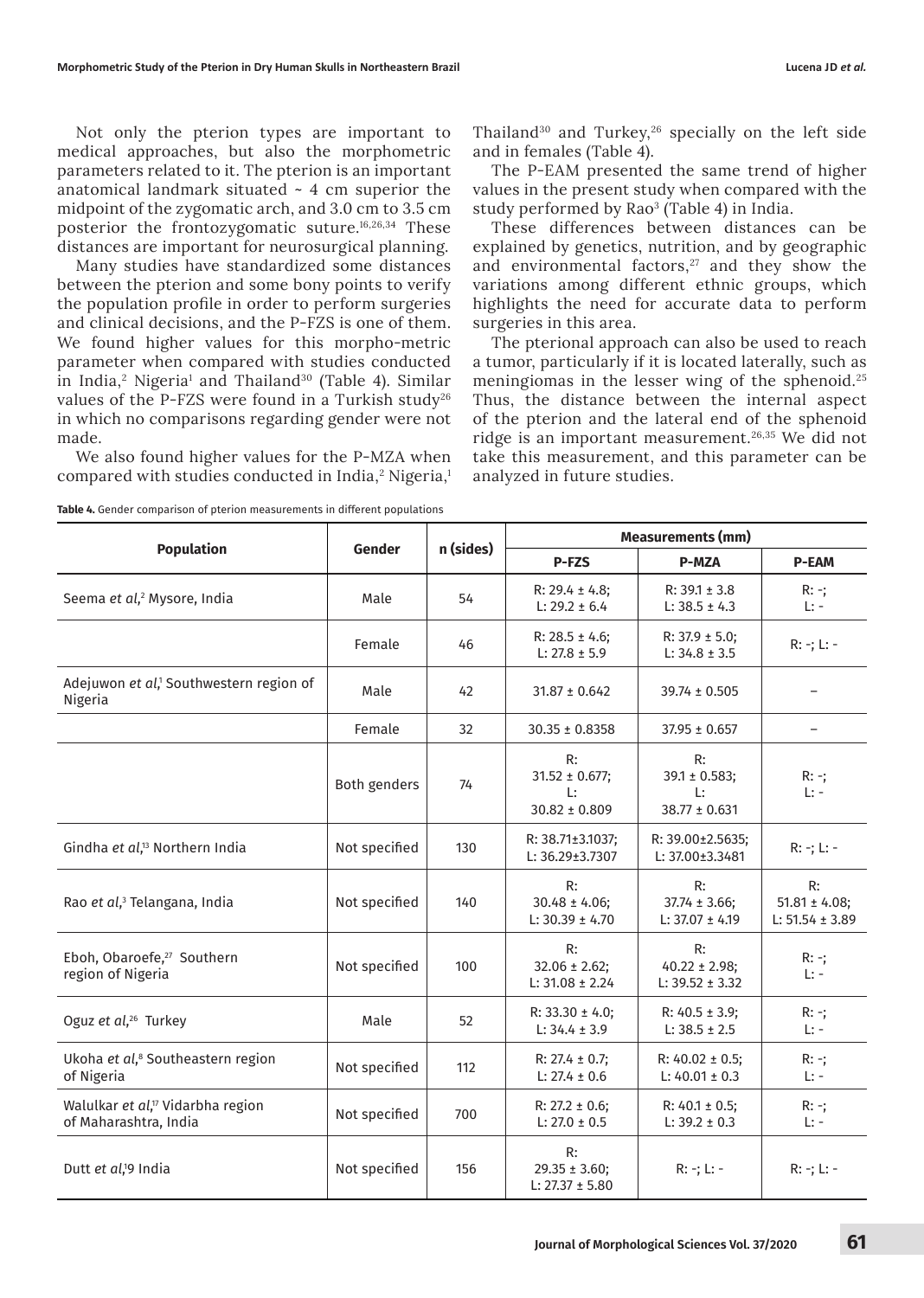|  | Table 4. (Continued) |
|--|----------------------|
|--|----------------------|

|                                                                 | Gender        |           | <b>Measurements (mm)</b>                        |                                                 |                                                 |  |  |
|-----------------------------------------------------------------|---------------|-----------|-------------------------------------------------|-------------------------------------------------|-------------------------------------------------|--|--|
| <b>Population</b>                                               |               | n (sides) | P-FZS                                           | <b>P-MZA</b>                                    | <b>P-EAM</b>                                    |  |  |
| Kalthur et al, <sup>20</sup> Southern India                     | Not specified | 100       | $R: 33.2 \pm 5.0;$<br>$L: 32.3 \pm 5.3$         | $R: 40.5 \pm 4.3;$<br>$L: 39.0 \pm 3.6$         | $R: -; L: -$                                    |  |  |
| Nayak et al, <sup>23</sup> India                                | Not specified | 100       | $R: 34.8 \pm 2.1$ ;<br>$L: 34.1 \pm 1.6$        | $R: 40.1 \pm 1.9;$<br>$L: 39.4 \pm 2.0$         | $R: -;$<br>L:                                   |  |  |
| Anjana et al, <sup>12</sup> Dakshina Kannada,<br>Southern India | Not specified | 64        | $R: 30 \pm 4.0$<br>$L: 29 \pm 2.0$              | $R: 40 \pm 5.0$ ;<br>$L: 40 \pm 2.0$            | $R: -;$<br>$L: -$                               |  |  |
| Sucharitha and Bajpe, <sup>36</sup><br>Karnataka, India         | Not specified | 200       | R:<br>$30.62 \pm 4.24;$<br>$L: 30.38 \pm 4.22$  | R:<br>$37.83 \pm 3.10$ ;<br>$L: 37.99 \pm 31.6$ | $R: -;$<br>$L: -$                               |  |  |
| Wadekar et al, <sup>10</sup> India                              | Not specified | 110       | R: 32.27<br>L: 31.86                            | R: 36.63;<br>L: 37.12                           | $R: -;$<br>$L: -$                               |  |  |
| Zalawadia et al, <sup>25</sup> Western region of<br>India       | Not specified | 84        | R: $37.3 \pm 5.1$ ;<br>$L: 35.5 \pm 4.2$        | $R: 31.2 \pm 4.4;$<br>$L: 29.7 \pm 3.3$         | $R: -; L: -$                                    |  |  |
| Aksu et al, <sup>7</sup> West Anatolian region<br>of Turkey     | Not specified | 256       | R:<br>$31.80 \pm 4.51$ ;<br>$L: 31.44 \pm 4.73$ | R:<br>$40.02 \pm 4.06$ ;<br>$L: 39.88 \pm 4.01$ | $R: -;$<br>$L: -$                               |  |  |
| Apinhasmit et al, <sup>30</sup> Thailand                        | Male          | 350       | R:<br>$31.73 \pm 4.95$ ;<br>L: $31.67 \pm 5.13$ | R:<br>$38.92 \pm 4.82$ ;<br>$L: 38.16 \pm 4.12$ | $R: -;$<br>$L: -$                               |  |  |
|                                                                 | Female        | 186       | R:<br>$30.27 \pm 4.37$ ;<br>L: $29.83 \pm 4.51$ | R:<br>$38.87 \pm 4.15$ ;<br>$L: 37.85 \pm 4.12$ | $R: -;$<br>$L: -$                               |  |  |
| Present study                                                   | Male          |           | $R: 35.06 \pm 6.33$<br>$L: 34.89 \pm 4.63$      | R:<br>$42.43 \pm 3.98$ ;<br>L: $42.22 \pm 5.01$ | R:<br>$58.09 \pm 3.17$ ;<br>L: $58.70 \pm 3.59$ |  |  |
|                                                                 | Female        |           | R:<br>$34.58 \pm 6.20$ ;<br>$L: 32.89 \pm 6.93$ | R:<br>$41.42 \pm 4.69$ ;<br>L: $41.42 \pm 5.17$ | R:<br>$56.06 \pm 4.17$ ;<br>$L: 57.04 \pm 3.78$ |  |  |

Abbreviations: L, left; n, number; P-EAM, distance from the pterion to the center of the external acoustic meatus; P-FZS, distance from the pterion to the frontozygomatic suture; P-MZA, distance from the pterion to the midpoint of the zygomatic arch; R, right.

### **Conclusion**

The present study showed a similar pattern of incidence of pterion types when compared with the data in the current literature, but different values for all morphometric parameters analyzed. We hope that

# lesions in individuals from the Northeastern region of Brazil, decreasing the rates of iatrogenic lesion and increasing the rates of successful outcomes.

#### **References**

1. Adejuwon SA, Olopade FE, Bolaji M. Study of the location and morphology of the pterion in adult nigerian skulls. ISRN Anat 2013;2013:403937.

2. Seema D, Dakshayani KR, Sumanth MM. A Morphometric Study of Pterion in Adult Human Skulls. International Journal of Recent Trends in Science And Technology 2013;9(01):112–115.

3. Rao KEV, Rao BS, Vinila BS. Morphology and morphometric analysis of pterion with its neurosurgical implications in pterional approach. Int J Anat Res 2017;5(01):3384–3388.

4. Murphy T. The pterion in the Australian aborigine. Am J Phys 1956;14(02):225-244.

5. Broek AJP. On pteric sutures and pteric bones in the human skull. KNAW Proceedings Series B Pshysical Sciences 1913;16(02): 634–639

6. Sindel A, Ögüt E, Aytaç G, Oguz N, Sindel M. Morphometric study of

pterion. Int J Anat Res 2016;4(01):1954–1957.

7. Aksu F, Akyer SP, Kale A, Geylan S, Gayretli O. The localization and morphology of pterion in adult West Anatolian skulls. J Craniofac Surg 2014;25(04):1488–1491.

the present study may contribute to anthropological and pathological studies, and also help neurosurgeons use this craniometric point to access a variety of brain

8. Ukoha U, Oranusi CK, Okafor JI, Udemezue OO, Anyabolu AE, Nwamarachi TC. Anatomic study of the pterion in Nigerian dry human skulls. Niger J Clin Pract 2013;16(03):325–328.

9. Vanrell JP. Odontologia legal e antropologia forense. 1st ed. Rio de Janeiro: Guanabara Koogan; 2002:224–231.

10. Wadekar PR, Supare MS, Gat NF, Pandit SV. Study of Morphology and Location of the Pterion. Int J Sci Res (Ahmedabad) 2017;6(07): 259–261. 11. Carolineberry A, Berry RJ. Epigenetic variation in the human cranium. J Anat 1967;101(Pt 2):361–379.

12. Anjana S, Satheesa KS, Bhaskar R, Pai SR. Morphometric study of